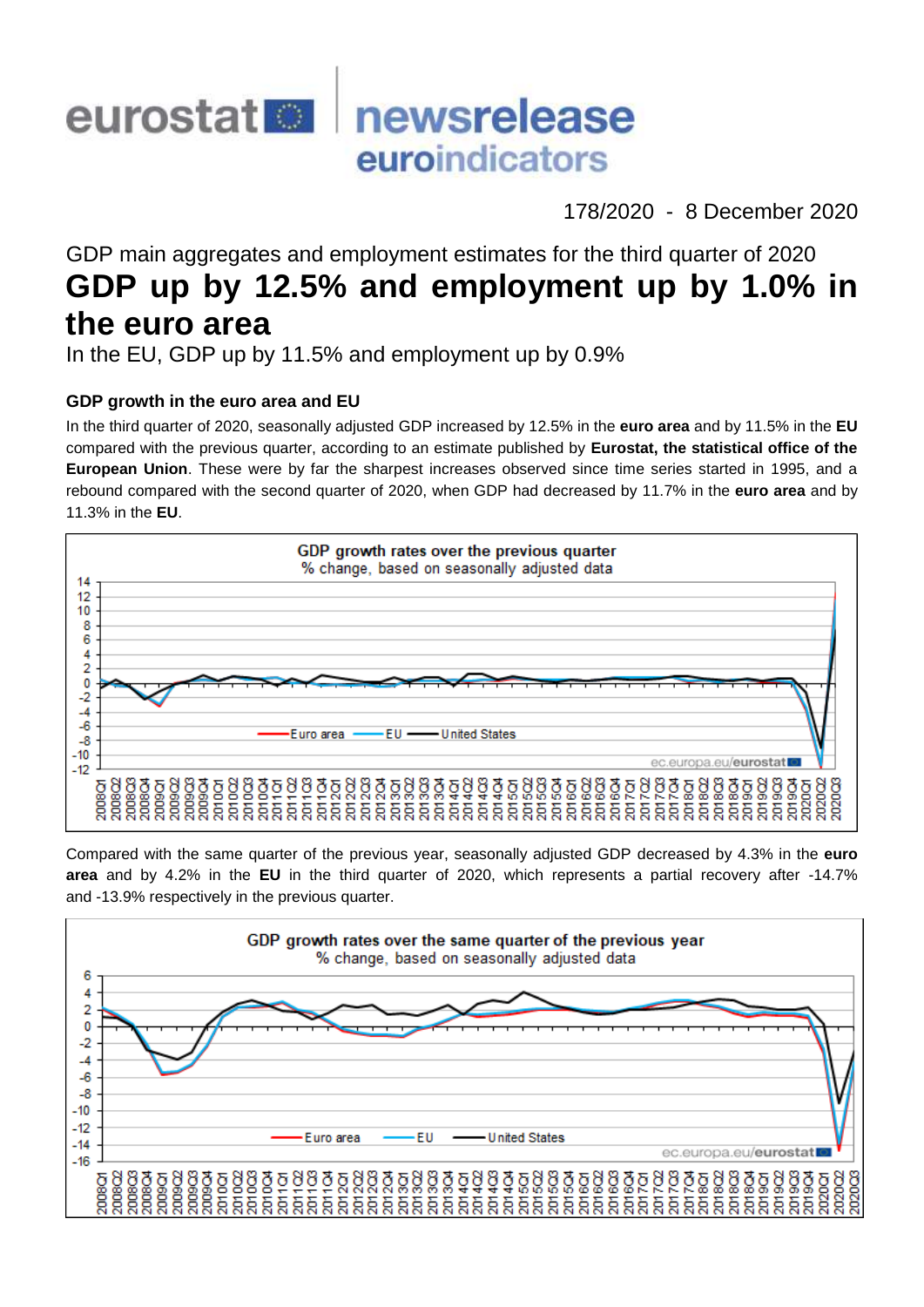During the third quarter of 2020, GDP in the **United States** increased by 7.4% compared with the previous quarter (after -9.0% in the second quarter of 2020). Compared with the same quarter of the previous year, GDP decreased by 2.9% (after -9.0% in the previous quarter).

# **GDP growth by Member State**

**France** (+18.7%), **Spain** (+16.7%) and **Italy** (+15.9%) recorded the sharpest increases of GDP compared to the previous quarter. These countries were also among the highest decreases in the second quarter. **Greece** (+2.3%), **Estonia** and **Finland** (both +3.3%) and **Lithuania** (+3.8%) had the lowest increases of GDP. Except for **Greece**, which registered a decrease of 14.1%, these other countries also had less pronounced declines during the second quarter.



# **GDP components and contributions to growth**

During the third quarter of 2020, household final consumption expenditure increased by 14.0% in the **euro area** and by 13.2% in the **EU** (after -12.4% in the euro area and -12.0% in the EU in the previous quarter). Gross fixed capital formation increased by 13.4% in the **euro area** and by 11.7% in the **EU** (after -16.0% and -14.3% respectively). Exports increased by 17.1% in the **euro area** and by 17.2% the **EU** (after -18.9% in both zones). Imports increased by 12.3% in the **euro area** and by 12.9% in the **EU** (after -18.2% and -18.0% respectively).

Household final consumption expenditure had a very strong positive contribution to GDP growth in both the **euro area** and the **EU** (+7.3 and +6.9 percentage points – pp, respectively) and the contribution from gross fixed capital formation was also positive in both zones (+2.8 and +2.5 pp respectively). The contributions from the external balance and government final expenditure were positive in both zones, while the contribution of changes in inventories was slightly negative in the both zones.



Decomposition of GDP growth by expenditure aggregates Contributions to growth (over the previous quarter) in percentage points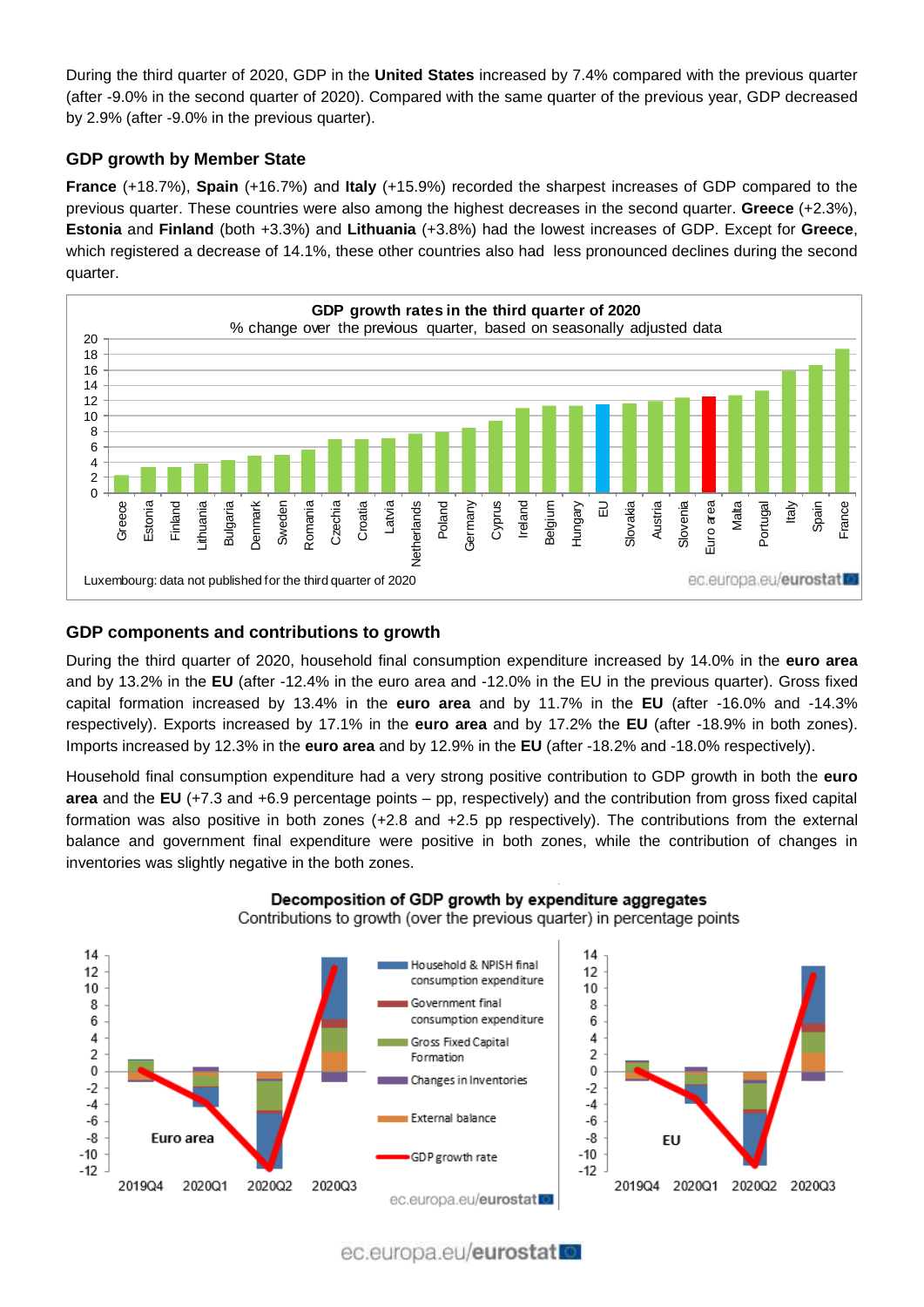### **GDP levels in the euro area and EU**

Based on seasonally adjusted figures, GDP volumes recovered significantly in the third quarter of 2020 compared to the previous quarter. They are however still 4.4% below the level at the end of last year for the **euro area** and **EU**, slightly above the levels of first quarter 2017. For the **United States**, GDP was 3.5% below the level of the fourth quarter of 2019, which is the lowest level since the first quarter of 2018.



### **Employment growth in the euro area and EU**

The number of employed persons increased by 1.0% in the **euro area** and by 0.9% in the **EU** in the third quarter of 2020, compared with the previous quarter. These were the strongest increases observed since time series started in 1995. In the second quarter of 2020, employment had decreased by 3.0% in the **euro area** and by 2.8% in the **EU**.

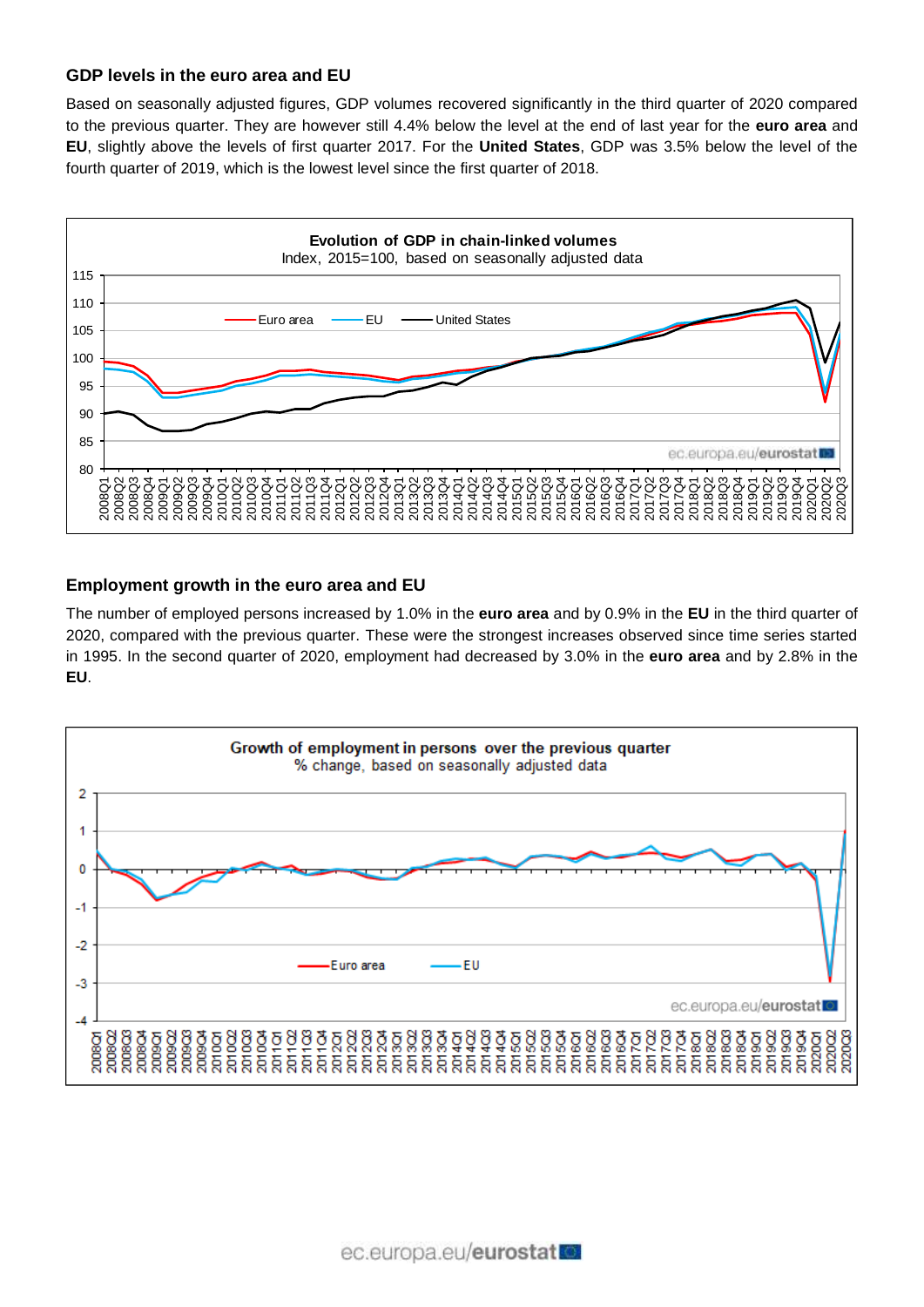Compared with the same quarter of the previous year, employment decreased by 2.3% in the **euro area** and by 2.0% in the **EU** in the third quarter of 2020, after -3.1% and -2.9% respectively in the second quarter of 2020.



While the impact of the COVID-19 pandemic on employment in persons was mitigated by government support schemes, the changes in hours worked were much more pronounced. Hours worked increased by 14.8% in the **euro area** and by 11.9% in the **EU** in the third quarter of 2020, compared with the previous quarter. Compared with the same quarter of the previous year the declines were 4.5% in the **euro area** and 3.7% in the **EU** respectively (see annex table on employment in hours worked).

These data provide a picture of labour input consistent with the output and income measure of national accounts.

# **Employment growth in Member States**

In the third quarter of 2020, **Ireland** (+3.3%), **Spain** (+3.1%) and **Austria** (+3.0%) recorded the highest growth compared with the previous quarter. The largest decreases were observed in **Lithuania** (-1.9%), **Romania** (-1.0%), and **Bulgaria** (-0.5%).

The decrease in hours worked was generally much more pronounced for all Member States (see annex table on employment in hours worked).

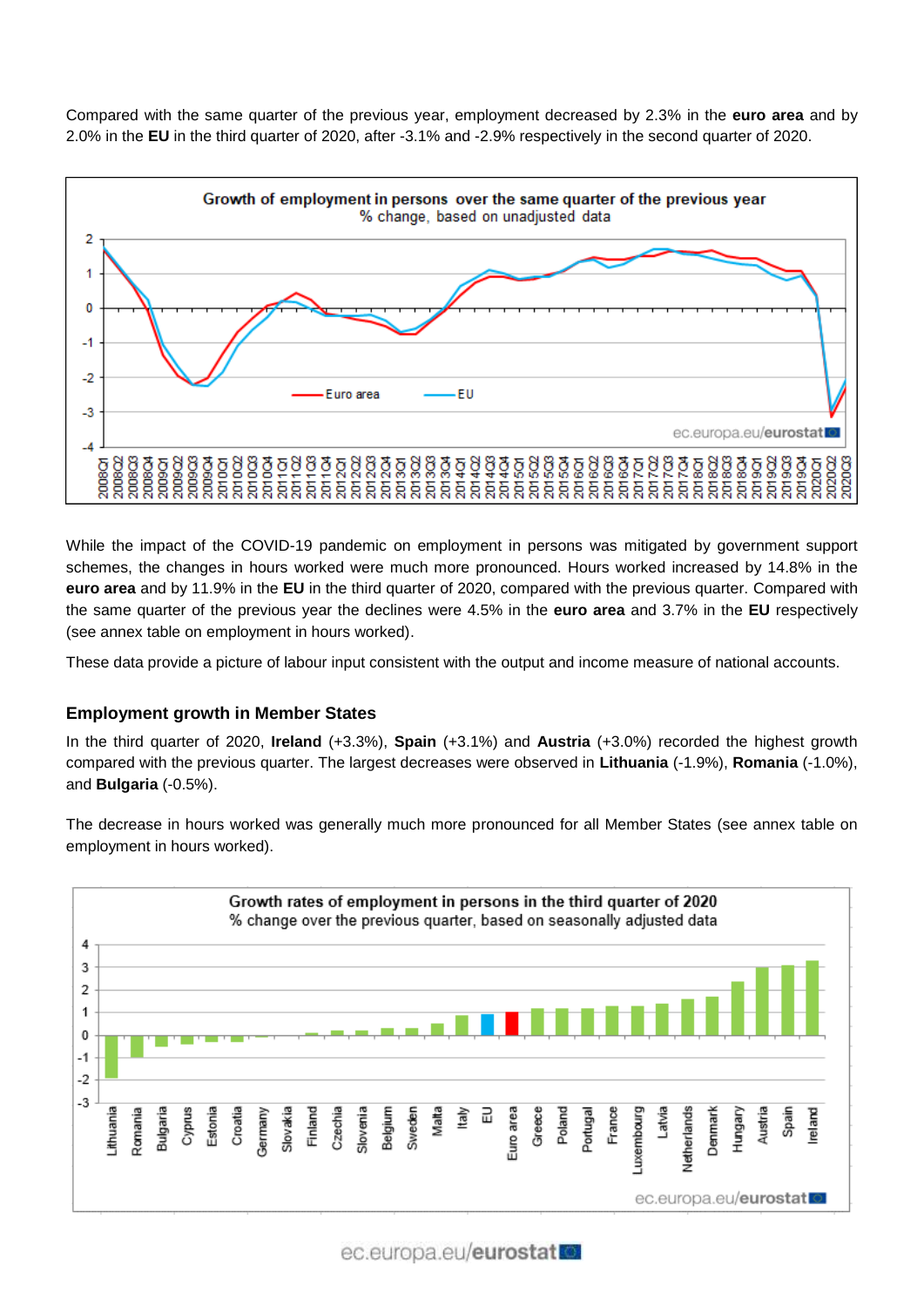### **Employment levels in the euro area and EU**

Based on seasonally adjusted figures, Eurostat estimates that in the third quarter of 2020, 205.2 million people were employed in the **EU**, of which 157.4 million were in the **euro area**.

In relation to the COVID-19 pandemic, employment in persons is 3.6 million in the **euro area** (-2.2%) and 4.3 million (-2.1%) in the **EU** below the level of the fourth quarter of 2019 .

Compared to the fourth quarter of 2019, the number of hours worked was 4.6% lower in the **euro area** and 3.6% lower in the **EU**.



### **Evolution of labour productivity in the euro area and EU**

The combination of GDP and employment data allows an estimation of **labour productivity**. The analysis of growth compared to the same quarter of the previous year shows that productivity growth (based on employed persons) fluctuated around 1% for both zones between 2013 and 2018.

In relation to the COVID-19 pandemic, productivity based on persons recovered from the previous sharp drop in the third quarter 2020, but remained negative compared to the same quarter of the previous year with -2.2% for the **euro area** and -2.3% for the **EU**.

Based on hours worked the impact on productivity was more limited. In the **euro area** there was a slight increase in productivity based on hours worked compared to the same quarter of the previous year of 0.4%, while for the EU productivity declined slightly by 0.5%.



ec.europa.eu/eurostat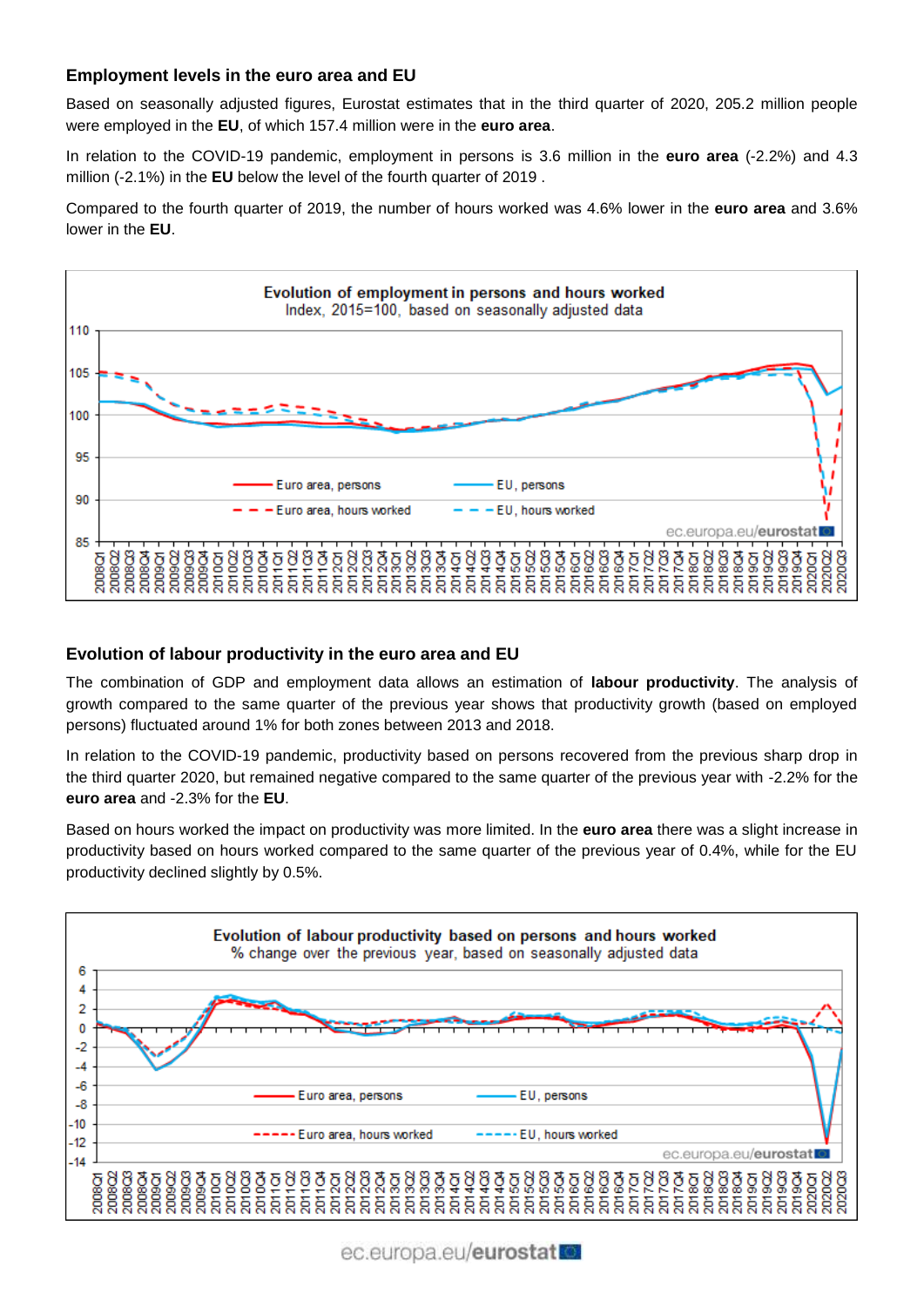#### **Geographical information**

The **euro area** (EA19) includes Belgium, Germany, Estonia, Ireland, Greece, Spain, France, Italy, Cyprus, Latvia, Lithuania, Luxembourg, Malta, the Netherlands, Austria, Portugal, Slovenia, Slovakia and Finland.

The **European Union** (EU27) includes Belgium, Bulgaria, Czechia, Denmark, Germany, Estonia, Ireland, Greece, Spain, France, Croatia, Italy, Cyprus, Latvia, Lithuania, Luxembourg, Hungary, Malta, the Netherlands, Austria, Poland, Portugal, Romania, Slovenia, Slovakia, Finland and Sweden.

#### **Methods and definitions**

European quarterly national accounts are compiled in accordance with the European System of Accounts 2010 (ESA 2010). They include key policy indicators on GDP and employment.

Gross domestic product (GDP) at market prices measures the production activity of resident producer units. Growth rates are based on chain-linked volumes.

**Employment** covers employees and self-employed working in resident production units (domestic concept). Employment flash estimates are limited to total employment in persons, but regular estimates also cover hours worked and industry breakdowns.

**Labour productivity** is compiled as the ratio of economic output (GDP, chain-linked volumes with reference year 2010) to labour input (total employment measured in persons or hours worked, for all industries, according to the domestic concept).

#### **Release schedule of main aggregates**

This news release presents estimates for euro area and EU GDP and employment aggregates based on countries' regular national accounts transmission due after t+2 months. Since all derogations expire in 2020, GDP and employment estimates in this news release are based on an almost complete set of Member States data.

A further estimation is done at around t+110 days after some countries transmit updated estimates. To increase the timeliness of key indicators, Eurostat also publishes flash estimates for GDP (after around 30 and 45 days) and employment (after around 45 days). Their compilation is based on estimates provided by most EU Member States on a voluntary basis.

#### **Revisions and timetable**

The reliability of GDP and employment flash estimates was tested by dedicated working groups and revisions are continuously monitored. Further information can be found on Eurostat website. The method used for compilation of European GDP and employment estimates is the same as for previous releases.

With these estimates, euro area and EU employment and GDP figures for earlier quarters are revised.

Flash estimates of employment and GDP growth were published in News Release [168/2020](https://ec.europa.eu/eurostat/documents/2995521/10662173/2-13112020-AP-EN.pdf) issued on 13 November 2020. They were based on a more limited data set than the one used for the present News Release and additionally, on preliminary estimates which have now been revised by some Member States. Revisions for the last quarter are highlighted in bold in the table below:

| <b>Growth rates</b> |           |                 | to the previous quarter $(Q/Q-1)$ | to the previous year (Q/Q-4) |                 |        |           |        |  |  |  |  |
|---------------------|-----------|-----------------|-----------------------------------|------------------------------|-----------------|--------|-----------|--------|--|--|--|--|
| <b>Estimates</b>    |           | <b>Previous</b> |                                   | Current                      | <b>Previous</b> |        | Current   |        |  |  |  |  |
| Zone                | Euro area | EU              | Euro area                         | EU                           | Euro area       | EU     | Euro area | EU     |  |  |  |  |
| <b>GDP</b>          | 12.6      | 11.6            | 12.5                              | 11.5                         | $-4.4$          | $-4.3$ | $-4.3$    | $-4.2$ |  |  |  |  |
| <b>Employment</b>   | 0.9       | 0.9             | 1.0                               | 0.9                          | $-2.0$          | $-1.8$ | $-2.3$    | $-2.0$ |  |  |  |  |

All estimates presented in this release may be revised with the t+110 database update scheduled for 18 January 2021.

#### **For more information**

Eurosta[t website section](https://ec.europa.eu/eurostat/web/national-accounts/overview) on national accounts, notably information on Europea[n GDP](https://ec.europa.eu/eurostat/web/national-accounts/methodology/european-accounts/estimation-european-main-aggregates) and [employment](https://ec.europa.eu/eurostat/web/national-accounts/methodology/european-accounts/employment) estimates

Eurosta[t database section](https://ec.europa.eu/eurostat/web/national-accounts/data/database) on national accounts and Eurosta[t metadata](https://ec.europa.eu/eurostat/cache/metadata/en/namq_10_esms.htm) on quarterly national accounts

Eurostat Statistics Explained articles on [measuring quarterly GDP,](https://ec.europa.eu/eurostat/statistics-explained/index.php/Building_the_System_of_National_Accounts_-_measuring_quarterly_GDP) presentation of [updated quarterly estimates](https://ec.europa.eu/eurostat/statistics-explained/index.php?title=Quarterly_national_accounts_-_GDP_and_employment) and the [impact](https://ec.europa.eu/eurostat/statistics-explained/index.php?title=Impact_of_COVID-19_on_main_GDP_aggregates_including_employment)  [of COVID-19 on main GDP aggregates including employment](https://ec.europa.eu/eurostat/statistics-explained/index.php?title=Impact_of_COVID-19_on_main_GDP_aggregates_including_employment)

[Note](https://ec.europa.eu/eurostat/documents/737960/9861115/COVID19_national_accounts_QandA.pdf) on the impact of the COVID-19 outbreak on national accounts, [guidance](https://ec.europa.eu/eurostat/documents/10186/10693286/QNA_estimates_guidance.pdf) on quarterly national accounts (including flash) estimates in the context of the COVID-19 crisis and [country specific metadata](https://ec.europa.eu/eurostat/documents/24987/725066/Country+specific+metadata+associated+with+estimates+for+2020Q3) on the impact of COVID-19 on GDP estimates

[European System of Accounts 2010](https://ec.europa.eu/eurostat/web/esa-2010/overview)

Eurostat €-indicator[s release calendar](https://ec.europa.eu/eurostat/news/release-calendar) European Statistic[s Code of Practice](https://ec.europa.eu/eurostat/web/products-catalogues/-/KS-02-18-142)

#### **Eurostat Press Office**

Veronika LANG Tel: +352-4301-33 408 [eurostat-pressoffice@ec.europa.eu](mailto:eurostat-pressoffice@ec.europa.eu)

#### **For further information on data:**

Thierry COURTEL (GDP) Tel: +352-4301-36 669 Jenny RUNESSON (Employment) Tel: +352 4301-36 130 [estat-gdp-query@ec.europa.eu](mailto:estat-gdp-query@ec.europa.eu)

**Media requests**: [eurostat-mediasupport@ec.europa.eu](mailto:eurostat-mediasupport@ec.europa.eu) / Tel: +352-4301-33 408

[@EU\\_Eurostat](https://twitter.com/EU_Eurostat) [@EurostatStatistics](https://www.facebook.com/EurostatStatistics) [@EU\\_Eurostat](https://www.instagram.com/eu_eurostat/) [ec.europa.eu/eurostat](https://ec.europa.eu/eurostat)

ec.europa.eu/eurostat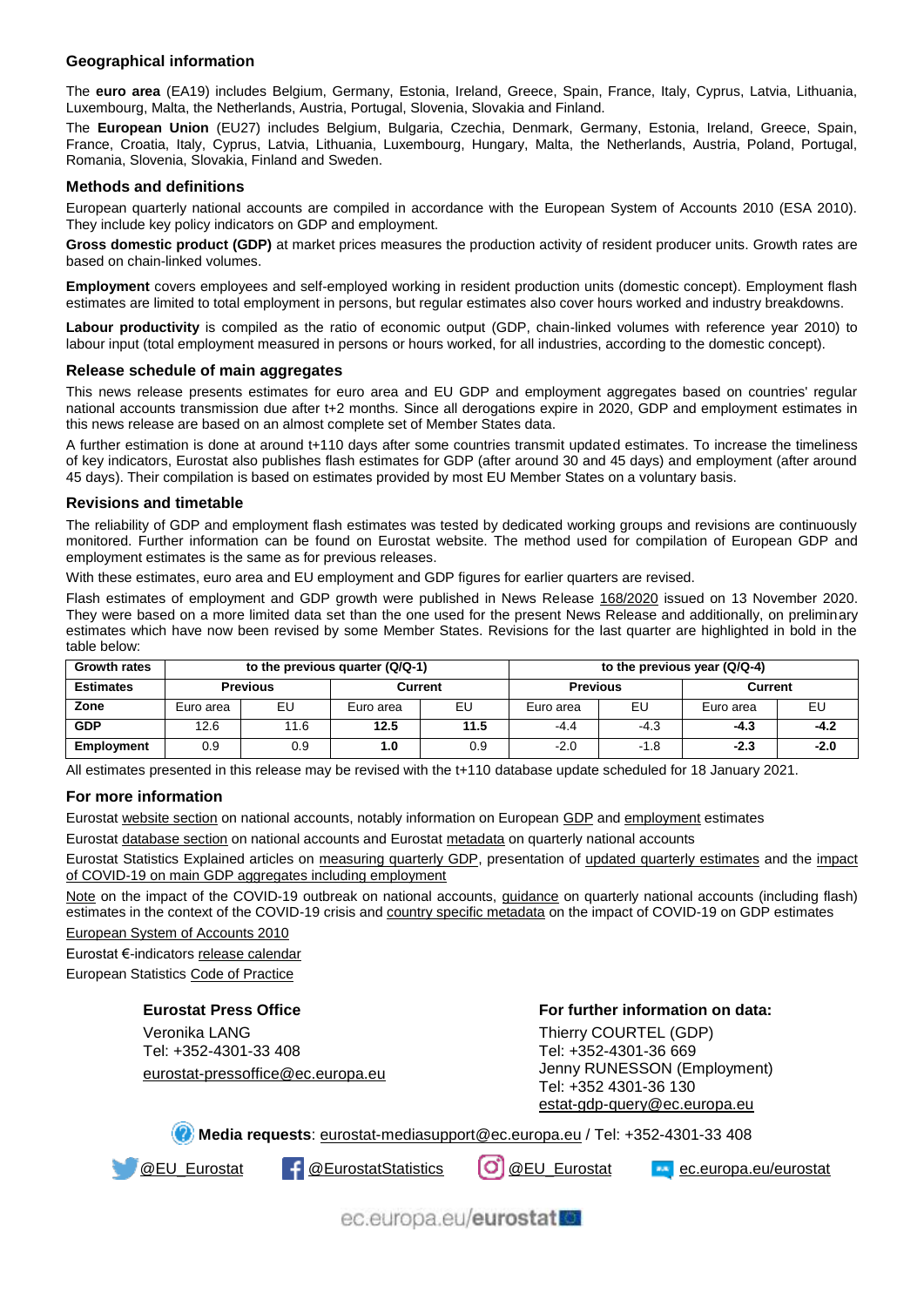# **Growth rates of GDP in volume**

(based on seasonally adjusted\* data)

|                       |        |        | Percentage change compared with the<br>previous quarter |        | Percentage change compared with the<br>same quarter of the previous year |                   |         |         |  |  |  |  |
|-----------------------|--------|--------|---------------------------------------------------------|--------|--------------------------------------------------------------------------|-------------------|---------|---------|--|--|--|--|
|                       | 2019Q4 | 2020Q1 | 2020Q2                                                  | 2020Q3 | 2019Q4                                                                   | 2020Q1            | 2020Q2  | 2020Q3  |  |  |  |  |
| Euro area             | 0.1    | $-3.7$ | $-11.7$                                                 | 12.5   | 1.0                                                                      | $-3.2$            | $-14.7$ | $-4.3$  |  |  |  |  |
| <b>EU</b>             | 0.2    | $-3.3$ | $-11.3$                                                 | 11.5   | 1.3                                                                      | $-2.6$            | $-13.9$ | $-4.2$  |  |  |  |  |
| <b>Belgium</b>        | 0.6    | $-3.4$ | $-11.8$                                                 | 11.4   | 1.6                                                                      | $-2.0$            | $-13.9$ | $-4.5$  |  |  |  |  |
| <b>Bulgaria</b>       | 0.6    | 0.4    | $-10.1$                                                 | 4.3    | 3.1                                                                      | 2.3               | -8.6    | $-5.2$  |  |  |  |  |
| <b>Czechia</b>        | 0.4    | $-3.3$ | $-8.5$                                                  | 6.9    | 2.0                                                                      | $-1.9$            | $-10.7$ | $-5.0$  |  |  |  |  |
| <b>Denmark</b>        | 0.0    | $-1.6$ | $-7.0$                                                  | 4.9    | 2.4                                                                      | $-0.1$            | $-8.1$  | $-4.0$  |  |  |  |  |
| Germany               | 0.0    | $-1.9$ | $-9.8$                                                  | 8.5    | 0.4                                                                      | $-2.1$            | $-11.2$ | $-4.0$  |  |  |  |  |
| <b>Estonia</b>        | 0.5    | $-0.8$ | $-5.5$                                                  | 3.3    | 3.8                                                                      | 0.6               | $-5.4$  | $-2.7$  |  |  |  |  |
| Ireland               | 4.3    | $-3.5$ | $-3.2$                                                  | 11.1   | 7.9                                                                      | 4.6               | $-3.5$  | 8.1     |  |  |  |  |
| <b>Greece</b>         | 0.5    | 0.1    | $-14.1$                                                 | 2.3    | 1.2                                                                      | 0.4               | $-14.2$ | $-11.7$ |  |  |  |  |
| <b>Spain</b>          | 0.4    | $-5.2$ | $-17.8$                                                 | 16.7   | 1.7                                                                      | $-4.2$            | $-21.5$ | $-8.7$  |  |  |  |  |
| <b>France</b>         | $-0.2$ | $-5.9$ | $-13.8$                                                 | 18.7   | 0.8                                                                      | $-5.7$            | $-18.9$ | $-3.9$  |  |  |  |  |
| Croatia               | 0.3    | $-1.3$ | $-15.0$                                                 | 6.9    | 2.5                                                                      | 0.3               | $-15.5$ | $-10.0$ |  |  |  |  |
| <b>Italy</b>          | $-0.3$ | $-5.5$ | $-13.0$                                                 | 15.9   | 0.1                                                                      | $-5.6$            | $-18.0$ | $-5.0$  |  |  |  |  |
| <b>Cyprus</b>         | 1.5    | $-0.9$ | $-13.1$                                                 | 9.4    | 3.3                                                                      | 1.5               | $-12.3$ | $-4.4$  |  |  |  |  |
| Latvia                | 0.1    | $-2.3$ | $-7.1$                                                  | 7.1    | 0.8                                                                      | $-1.0$            | $-8.6$  | $-2.6$  |  |  |  |  |
| Lithuania             | 0.8    | 0.0    | $-5.9$                                                  | 3.8    | 3.9                                                                      | 2.2               | -4.6    | $-1.6$  |  |  |  |  |
| Luxembourg            | 0.4    | $-1.4$ | $-7.2$                                                  |        | 3.0                                                                      | 1.5               | $-7.8$  |         |  |  |  |  |
| Hungary               | 0.6    | $-0.4$ | $-14.6$                                                 | 11.4   | 4.0                                                                      | 2.0               | $-13.5$ | $-4.6$  |  |  |  |  |
| <b>Malta</b>          | $-0.1$ | $-2.7$ | $-17.1$                                                 | 12.7   | 5.2                                                                      | 0.8               | $-16.7$ | $-9.2$  |  |  |  |  |
| Netherlands**         | 0.5    | $-1.5$ | $-8.5$                                                  | 7.7    | 1.6                                                                      | $-0.3$            | $-9.0$  | $-2.5$  |  |  |  |  |
| <b>Austria</b>        | $-0.5$ | $-2.8$ | $-11.6$                                                 | 12.0   | 0.2                                                                      | $-3.3$            | $-14.2$ | $-4.2$  |  |  |  |  |
| <b>Poland</b>         | 0.2    | $-0.3$ | $-9.0$                                                  | 7.9    | 3.9                                                                      | 1.9               | $-8.0$  | $-1.8$  |  |  |  |  |
| Portugal              | 0.7    | $-4.0$ | $-13.9$                                                 | 13.3   | 2.3                                                                      | $-2.4$            | $-16.4$ | $-5.7$  |  |  |  |  |
| Romania               | 1.4    | 0.0    | $-12.2$                                                 | 5.6    | 4.4                                                                      | 2.6               | $-10.3$ | $-6.0$  |  |  |  |  |
| Slovenia              | 0.4    | $-4.7$ | $-9.8$                                                  | 12.4   | 2.1                                                                      | $-3.5$            | $-12.9$ | $-2.9$  |  |  |  |  |
| Slovakia***           | 0.6    | $-5.1$ | $-8.3$                                                  | 11.6   | 2.0                                                                      | $-3.8$            | $-12.1$ | $-2.3$  |  |  |  |  |
| <b>Finland</b>        | $-0.6$ | $-1.5$ | $-3.9$                                                  | 3.3    | 0.4                                                                      | $-1.4$            | $-6.1$  | $-2.8$  |  |  |  |  |
| <b>Sweden</b>         | 0.4    | 0.3    | $-8.0$                                                  | 4.9    | 0.8                                                                      | 0.7               | $-7.4$  | $-2.7$  |  |  |  |  |
| <b>United Kingdom</b> | 0.1    | $-2.5$ | $-19.8$                                                 | 15.5   | 1.0                                                                      | $-2.1$            | $-21.5$ | $-9.6$  |  |  |  |  |
| Iceland***            | 6.2    | $-7.6$ | $-7.3$                                                  | 2.6    | 2.8                                                                      | $-4.8$<br>$-11.1$ |         | $-6.7$  |  |  |  |  |
| Norway                | 1.7    | $-1.5$ | $-4.7$                                                  | 4.6    | 1.7                                                                      | 0.3               | $-4.6$  | $-0.1$  |  |  |  |  |
| <b>Switzerland</b>    | 0.4    | $-1.7$ | $-7.0$                                                  | 7.2    | 1.5                                                                      | $-0.4$            | $-7.8$  | $-1.7$  |  |  |  |  |
| <b>United States</b>  | 0.6    | $-1.3$ | $-9.0$                                                  | 7.4    | 2.3                                                                      | 0.3               | $-9.0$  | $-2.9$  |  |  |  |  |

: Data not available<br>\* Crowth rates to the

**\*** Growth rates to the previous quarter and to the same quarter of the previous year presented in this table are generally both based on seasonally and calendar adjusted figures since unadjusted data are usually not transmitted for the compilation of GDP flash estimates.

\*\* Percentage change compared with the same quarter of the previous year calculated from calendar adjusted data.

\*\*\* The seasonal adjustment does not include a calendar adjustment for Slovakia and Iceland.

Source datasets[: namq\\_10\\_gdp](https://appsso.eurostat.ec.europa.eu/nui/show.do?query=BOOKMARK_DS-406779_QID_242163FD_UID_-3F171EB0&layout=TIME,C,X,0;GEO,L,Y,0;UNIT,L,Z,0;S_ADJ,L,Z,1;NA_ITEM,L,Z,2;INDICATORS,C,Z,3;&zSelection=DS-406779INDICATORS,OBS_FLAG;DS-406779UNIT,CLV_PCH_PRE;DS-406779S_ADJ,SCA;DS-406779NA_ITEM,B1GQ;&rankName1=UNIT_1_2_-1_2&rankName2=INDICATORS_1_2_-1_2&rankName3=NA-ITEM_1_2_-1_2&rankName4=S-ADJ_1_2_-1_2&rankName5=TIME_1_0_0_0&rankName6=GEO_1_2_0_1&sortC=ASC_-1_FIRST&rStp=&cStp=&rDCh=&cDCh=&rDM=true&cDM=true&footnes=false&empty=false&wai=false&time_mode=ROLLING&time_most_recent=true&lang=EN&cfo=%23%23%23%2C%23%23%23.%23%23%23) and [naidq\\_10\\_gdp](https://appsso.eurostat.ec.europa.eu/nui/show.do?query=BOOKMARK_DS-535295_QID_2334A7C3_UID_-3F171EB0&layout=TIME,C,X,0;GEO,L,Y,0;S_ADJ,L,Z,0;UNIT,L,Z,1;NA_ITEM,L,Z,2;INDICATORS,C,Z,3;&zSelection=DS-535295INDICATORS,OBS_FLAG;DS-535295NA_ITEM,B1GQ;DS-535295UNIT,CP_MNAC;DS-535295S_ADJ,SCA;&rankName1=UNIT_1_2_-1_2&rankName2=INDICATORS_1_2_-1_2&rankName3=NA-ITEM_1_2_-1_2&rankName4=S-ADJ_1_2_-1_2&rankName5=TIME_1_0_0_0&rankName6=GEO_1_2_0_1&sortC=ASC_-1_FIRST&rStp=&cStp=&rDCh=&cDCh=&rDM=true&cDM=true&footnes=false&empty=false&wai=false&time_mode=ROLLING&time_most_recent=true&lang=EN&cfo=%23%23%23%2C%23%23%23.%23%23%23) (for United States data); gross value added by industry is available i[n namq\\_10\\_a10](https://appsso.eurostat.ec.europa.eu/nui/show.do?query=BOOKMARK_DS-406783_QID_-732E8AC_UID_-3F171EB0&layout=TIME,C,X,0;GEO,L,Y,0;UNIT,L,Z,0;S_ADJ,L,Z,1;NACE_R2,L,Z,2;NA_ITEM,L,Z,3;INDICATORS,C,Z,4;&zSelection=DS-406783INDICATORS,OBS_FLAG;DS-406783NA_ITEM,B1G;DS-406783S_ADJ,NSA;DS-406783UNIT,CP_MEUR;DS-406783NACE_R2,TOTAL;&rankName1=TIME_1_0_0_0&rankName2=UNIT_1_2_-1_2&rankName3=GEO_1_2_0_1&rankName4=INDICATORS_1_2_-1_2&rankName5=NA-ITEM_1_2_-1_2&rankName6=NACE-R2_1_2_-1_2&rankName7=S-ADJ_1_2_-1_2&sortC=ASC_-1_FIRST&rStp=&cStp=&rDCh=&cDCh=&rDM=true&cDM=true&footnes=false&empty=false&wai=false&time_mode=ROLLING&time_most_recent=true&lang=EN&cfo=%23%23%23%2C%23%23%23.%23%23%23)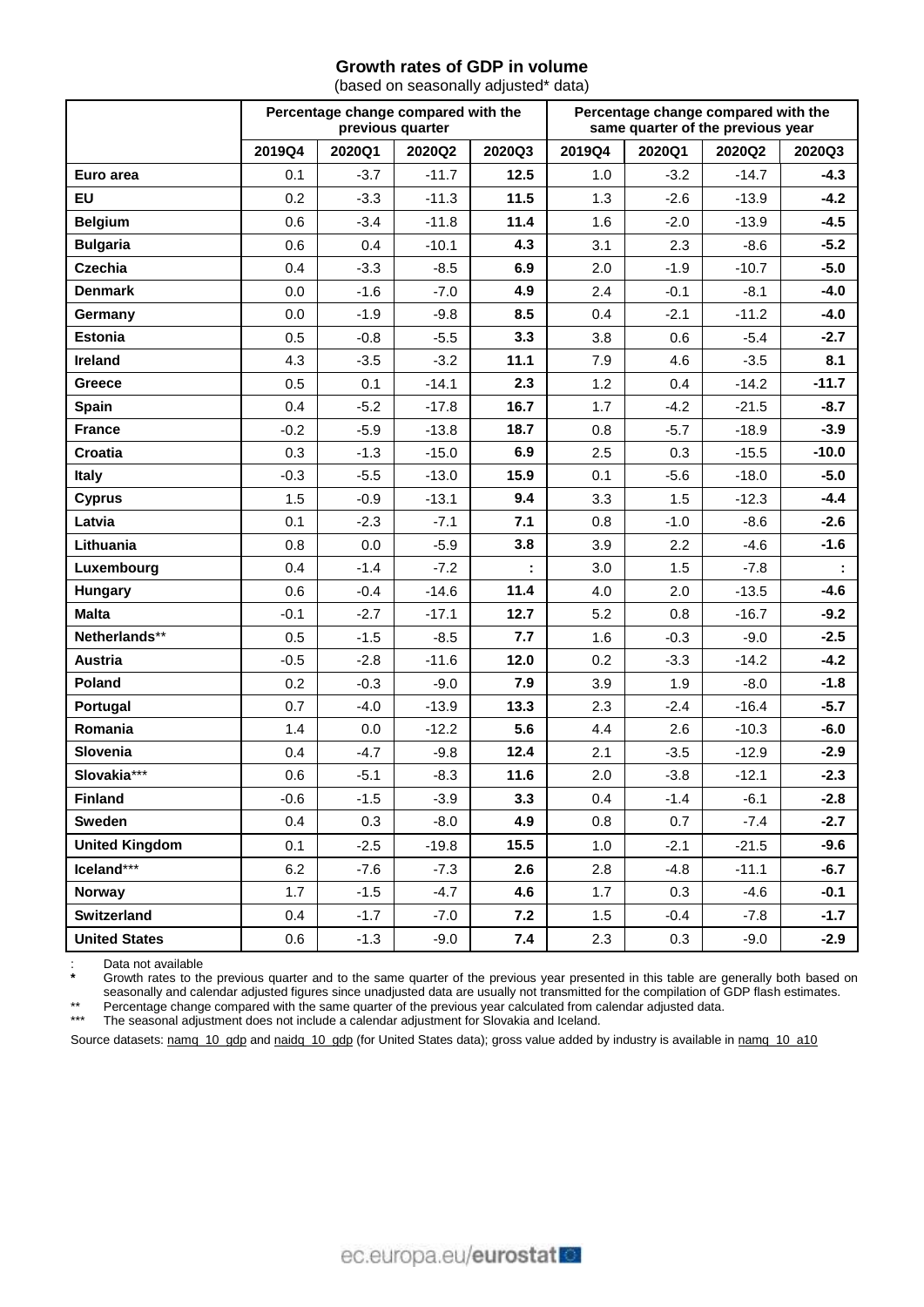|                       |        |        | Percentage change compared with<br>the previous quarter |        | Percentage change compared with<br>the same quarter of the previous year |        |        |        |  |  |  |  |
|-----------------------|--------|--------|---------------------------------------------------------|--------|--------------------------------------------------------------------------|--------|--------|--------|--|--|--|--|
|                       | 2019Q4 | 2020Q1 | 2020Q2                                                  | 2020Q3 | 2019Q4                                                                   | 2020Q1 | 2020Q2 | 2020Q3 |  |  |  |  |
| Euro area             | 0.2    | $-0.3$ | $-3.0$                                                  | 1.0    | 1.1                                                                      | 0.4    | $-3.1$ | $-2.3$ |  |  |  |  |
| <b>EU</b>             | 0.2    | $-0.2$ | $-2.8$                                                  | 0.9    | 1.0                                                                      | 0.4    | $-2.9$ | $-2.0$ |  |  |  |  |
| <b>Belgium</b>        | 0.4    | $-0.2$ | $-0.8$                                                  | 0.3    | 1.7                                                                      | 1.0    | $-0.2$ | $-0.4$ |  |  |  |  |
| <b>Bulgaria</b>       | 0.4    | $-0.9$ | $-1.0$                                                  | $-0.5$ | 1.0                                                                      | $-1.3$ | $-3.3$ | $-2.6$ |  |  |  |  |
| <b>Czechia</b>        | $-0.2$ | 0.0    | $-1.7$                                                  | 0.2    | $-0.4$                                                                   | $-0.4$ | $-2.2$ | $-1.7$ |  |  |  |  |
| <b>Denmark</b>        | 0.2    | 0.0    | $-2.6$                                                  | $1.7$  | 1.1                                                                      | 0.7    | $-2.2$ | $-0.9$ |  |  |  |  |
| Germany               | 0.1    | 0.0    | $-1.4$                                                  | $-0.1$ | 0.6                                                                      | 0.3    | $-1.3$ | $-1.4$ |  |  |  |  |
| <b>Estonia</b>        | 1.2    | $-0.5$ | $-5.1$                                                  | $-0.3$ | 1.6                                                                      | 1.5    | $-3.6$ | $-4.7$ |  |  |  |  |
| <b>Ireland</b>        | 1.5    | 0.1    | $-6.2$                                                  | 3.3    | 3.4                                                                      | 2.2    | $-3.9$ | $-1.6$ |  |  |  |  |
| <b>Greece</b>         | $-0.5$ | 0.3    | $-2.8$                                                  | $1.2$  | 0.6                                                                      | 0.8    | $-3.0$ | $-1.8$ |  |  |  |  |
| Spain                 | 0.7    | $-1.0$ | $-7.5$                                                  | 3.1    | 2.1                                                                      | 0.2    | $-7.6$ | $-5.0$ |  |  |  |  |
| <b>France</b>         | 0.2    | $-0.3$ | $-2.9$                                                  | $1.3$  | 1.1                                                                      | 0.5    | $-3.3$ | $-2.6$ |  |  |  |  |
| Croatia               | 0.5    | $-0.2$ | $-1.3$                                                  | $-0.3$ | 3.6                                                                      | 0.3    | $-1.2$ | $-1.4$ |  |  |  |  |
| <b>Italy</b>          | $-0.4$ | $-0.5$ | $-2.4$                                                  | 0.9    | 0.5                                                                      | $-0.1$ | $-3.7$ | $-2.4$ |  |  |  |  |
| <b>Cyprus</b>         | 0.1    | $-0.1$ | $-0.9$                                                  | $-0.4$ | 2.9                                                                      | 2.4    | $-1.2$ | $-2.0$ |  |  |  |  |
| Latvia                | 0.2    | 0.0    | $-4.2$                                                  | 1.4    | 0.5                                                                      | 0.2    | $-3.0$ | $-2.7$ |  |  |  |  |
| Lithuania             | 1.1    | 1.0    | $-2.0$                                                  | $-1.9$ | 0.5                                                                      | 1.1    | $-2.0$ | $-2.7$ |  |  |  |  |
| Luxembourg            | 0.9    | 0.3    | $-0.6$                                                  | 1.3    | 3.6                                                                      | 2.9    | 1.4    | 1.9    |  |  |  |  |
| Hungary               | 0.1    | $-0.2$ | $-4.5$                                                  | 2.4    | 0.6                                                                      | $-0.2$ | $-4.7$ | $-2.3$ |  |  |  |  |
| <b>Malta</b>          | 1.4    | 1.2    | 0.1                                                     | 0.5    | 5.8                                                                      | 6.8    | 3.8    | 2.4    |  |  |  |  |
| <b>Netherlands</b>    | 0.4    | 0.2    | $-2.8$                                                  | 1.6    | 1.9                                                                      | 1.0    | $-2.0$ | $-0.5$ |  |  |  |  |
| Austria               | 0.3    | $-0.4$ | $-4.0$                                                  | 3.0    | 1.0                                                                      | 0.3    | $-4.0$ | $-1.3$ |  |  |  |  |
| Poland                | $-0.3$ | 0.8    | $-1.2$                                                  | $1.2$  | 0.5                                                                      | 1.1    | $-1.2$ | 0.5    |  |  |  |  |
| Portugal              | $-0.1$ | $-0.2$ | $-3.5$                                                  | $1.2$  | 0.2                                                                      | $-0.5$ | $-3.6$ | $-2.6$ |  |  |  |  |
| Romania               | 1.2    | 0.2    | $-3.1$                                                  | $-1.0$ | 0.9                                                                      | 0.4    | $-3.4$ | $-2.8$ |  |  |  |  |
| Slovenia              | 0.2    | 0.1    | $-2.4$                                                  | 0.2    | 1.8                                                                      | 1.2    | $-1.8$ | $-1.8$ |  |  |  |  |
| Slovakia              | $-0.1$ | $-0.5$ | $-1.8$                                                  | 0.0    | 0.5                                                                      | $-0.5$ | $-2.6$ | $-2.5$ |  |  |  |  |
| <b>Finland</b>        | 0.3    | $-0.2$ | $-2.1$                                                  | 0.1    | $1.3$                                                                    | 0.9    | $-3.2$ | $-2.0$ |  |  |  |  |
| <b>Sweden</b>         | 0.1    | $-0.4$ | $-1.9$                                                  | 0.3    | 0.5                                                                      | $-0.1$ | $-2.0$ | $-1.9$ |  |  |  |  |
| <b>United Kingdom</b> | 0.6    | 0.2    | $-1.0$                                                  | $-0.5$ | 1.0                                                                      | 1.1    | $-0.5$ | $-0.9$ |  |  |  |  |
| Iceland               | ÷      | ÷      | $\mathbb{C}$                                            | ÷.     | $-1.0$                                                                   | $-0.9$ | $-4.5$ | $-4.8$ |  |  |  |  |
| <b>Norway</b>         | 0.1    | 0.1    | $-2.5$                                                  | $-0.4$ | 1.3                                                                      | 0.9    | $-2.0$ | $-2.8$ |  |  |  |  |
| Switzerland           | 0.6    | 0.4    | $-2.1$                                                  | 0.7    | 0.7                                                                      | 1.1    | $-1.6$ | $-0.4$ |  |  |  |  |

# **Growth rates of employment in persons\***

: Data not available

\* Percentage change in the number of persons employed in resident production units compared with the previous quarter based on seasonally adjusted data. Percentage change compared with the same quarter of the previous year based on non-seasonally adjusted data.

See predefined tables[: tec00108](https://ec.europa.eu/eurostat/tgm/table.do?tab=table&init=1&language=en&pcode=tec00108&plugin=1) (quarterly change)[, teina305](https://ec.europa.eu/eurostat/tgm/table.do?tab=table&init=1&plugin=1&pcode=teina305&language=en) (annual change)[, tec00109](https://ec.europa.eu/eurostat/tgm/table.do?tab=table&init=1&plugin=1&pcode=tec00109&language=en) (levels) Source dataset: [namq\\_10\\_a10\\_e](https://appsso.eurostat.ec.europa.eu/nui/show.do?query=BOOKMARK_DS-406777_QID_-417FF3FA_UID_-3F171EB0&layout=TIME,C,X,0;GEO,L,Y,0;UNIT,L,Z,0;NACE_R2,L,Z,1;S_ADJ,L,Z,2;NA_ITEM,L,Z,3;INDICATORS,C,Z,4;&zSelection=DS-406777NACE_R2,TOTAL;DS-406777S_ADJ,SCA;DS-406777UNIT,PCH_PRE_PER;DS-406777INDICATORS,OBS_FLAG;DS-406777NA_ITEM,EMP_DC;&rankName1=UNIT_1_2_-1_2&rankName2=INDICATORS_1_2_-1_2&rankName3=NA-ITEM_1_2_-1_2&rankName4=S-ADJ_1_2_-1_2&rankName5=NACE-R2_1_2_-1_2&rankName6=TIME_1_0_0_0&rankName7=GEO_1_2_0_1&sortC=ASC_-1_FIRST&rStp=&cStp=&rDCh=&cDCh=&rDM=true&cDM=true&footnes=false&empty=false&wai=false&time_mode=ROLLING&time_most_recent=true&lang=EN&cfo=%23%23%23%2C%23%23%23.%23%23%23) (including breakdowns by industry)

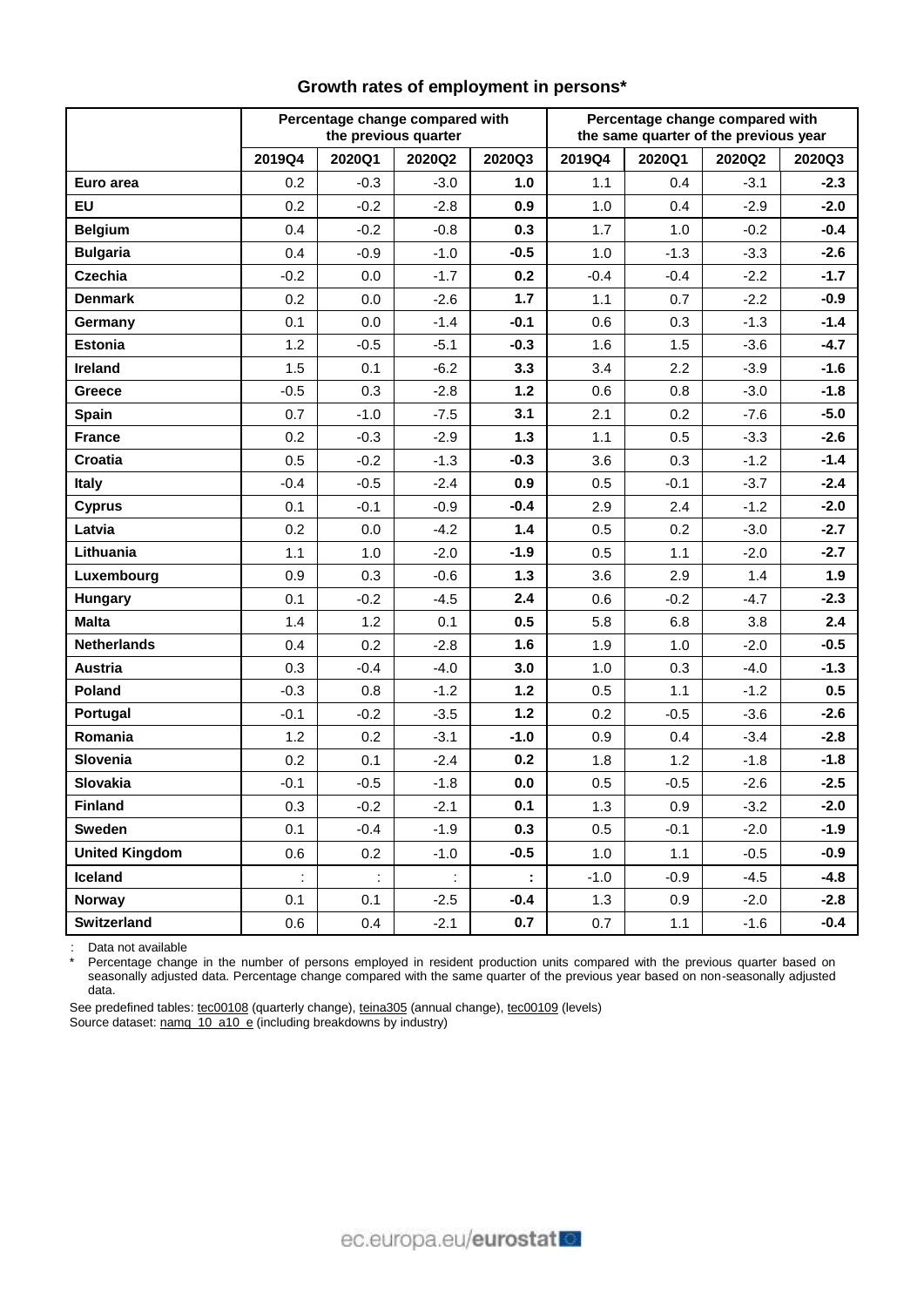|                       |        |        | Percentage change compared with<br>the previous quarter |        | Percentage change compared with<br>the same quarter of the previous year |        |         |         |  |  |  |
|-----------------------|--------|--------|---------------------------------------------------------|--------|--------------------------------------------------------------------------|--------|---------|---------|--|--|--|
|                       | 2019Q4 | 2020Q1 | 2020Q2                                                  | 2020Q3 | 2019Q4                                                                   | 2020Q1 | 2020Q2  | 2020Q3  |  |  |  |
| Euro area             | 0.0    | $-3.8$ | $-13.6$                                                 | 14.8   | 0.6                                                                      | $-3.4$ | $-17.2$ | $-4.5$  |  |  |  |
| <b>EU</b>             | $-0.1$ | $-3.0$ | $-11.2$                                                 | 11.9   | 0.5                                                                      | $-2.8$ | $-14.2$ | $-3.7$  |  |  |  |
| <b>Belgium</b>        |        |        |                                                         |        |                                                                          |        |         |         |  |  |  |
| <b>Bulgaria</b>       | 0.3    | $-0.4$ | $-10.0$                                                 | 9.3    | 0.9                                                                      | $-1.2$ | $-10.6$ | $-2.6$  |  |  |  |
| Czechia               | $-0.5$ | $-2.6$ | $-8.1$                                                  | 12.5   | $-1.4$                                                                   | $-3.9$ | $-10.8$ | 0.0     |  |  |  |
| <b>Denmark</b>        | $-0.6$ | $-1.2$ | $-5.8$                                                  | 5.3    | 0.7                                                                      | $-1.3$ | $-7.3$  | $-2.4$  |  |  |  |
| Germany               | $-0.4$ | $-1.6$ | $-7.2$                                                  | 5.4    | $-0.3$                                                                   | $-1.6$ | $-8.9$  | -4.0    |  |  |  |
| <b>Estonia</b>        | 2.0    | $-3.8$ | $-7.2$                                                  | 6.2    | 0.9                                                                      | $-3.8$ | $-11.8$ | $-3.2$  |  |  |  |
| Ireland               | 1.0    | 1.7    | $-12.0$                                                 | 6.3    | 2.2                                                                      | 4.1    | $-9.0$  | $-4.2$  |  |  |  |
| <b>Greece</b>         | $-0.3$ | -4.6   | $-22.6$                                                 | 29.9   | $-0.7$                                                                   | $-5.9$ | $-27.2$ | $-4.6$  |  |  |  |
| <b>Spain</b>          | 0.6    | $-4.5$ | $-21.7$                                                 | 24.7   | 1.8                                                                      | $-4.3$ | $-24.7$ | $-6.5$  |  |  |  |
| <b>France</b>         | 0.0    | -4.3   | $-17.1$                                                 | 20.6   | 0.8                                                                      | $-3.1$ | $-20.3$ | $-4.3$  |  |  |  |
| <b>Croatia</b>        | 0.6    | $-3.0$ | 0.0                                                     | 1.0    | 4.7                                                                      | $-0.9$ | $-1.2$  | $-1.4$  |  |  |  |
| <b>Italy</b>          | $-0.7$ | $-7.7$ | $-15.1$                                                 | 21.0   | 0.1                                                                      | $-7.4$ | $-22.1$ | $-5.2$  |  |  |  |
| <b>Cyprus</b>         | $-0.7$ | $-1.5$ | $-4.9$                                                  | 2.1    | 2.6                                                                      | 0.3    | $-14.1$ | $-5.3$  |  |  |  |
| Latvia                | $-1.1$ | $-1.1$ | $-10.8$                                                 | 10.9   | $-1.4$                                                                   | $-1.9$ | $-10.2$ | $-3.2$  |  |  |  |
| Lithuania             | 0.0    | $-1.6$ | $-6.5$                                                  | 4.5    | 0.1                                                                      | $-1.6$ | $-11.2$ | $-3.8$  |  |  |  |
| Luxembourg            | 0.9    | $-3.4$ | $-7.6$                                                  | 10.2   | 3.6                                                                      | $-0.8$ | $-9.1$  | $-0.8$  |  |  |  |
| <b>Hungary</b>        | $-0.4$ | $-1.5$ | $-12.4$                                                 | 10.7   | 0.8                                                                      | $-0.6$ | $-14.0$ | $-5.2$  |  |  |  |
| <b>Malta</b>          | 1.3    | $-5.6$ | $-8.2$                                                  | 5.1    | 9.5                                                                      | $-1.9$ | $-12.5$ | $-7.7$  |  |  |  |
| <b>Netherlands</b>    | 1.2    | $-2.2$ | $-5.7$                                                  | 4.7    | 1.6                                                                      | 0.0    | $-9.0$  | $-2.4$  |  |  |  |
| Austria               | 0.7    | $-4.2$ | $-12.6$                                                 | 14.1   | 1.9                                                                      | $-5.2$ | $-16.0$ | $-3.4$  |  |  |  |
| Poland                | $-0.8$ | 0.4    | $-2.3$                                                  | 3.8    | $-0.1$                                                                   | $-1.0$ | $-2.5$  | 0.9     |  |  |  |
| Portugal              | 0.1    | $-3.7$ | $-21.4$                                                 | 24.5   | $1.4$                                                                    | $-3.3$ | $-22.9$ | $-5.2$  |  |  |  |
| Romania               | 0.1    | $-0.3$ | $-1.9$                                                  | $-0.4$ | 1.0                                                                      | 0.6    | $-2.9$  | $-2.5$  |  |  |  |
| <b>Slovenia</b>       | 0.6    | $-0.2$ | $-14.5$                                                 | 6.5    | 2.4                                                                      | $-0.2$ | $-15.8$ | $-5.1$  |  |  |  |
| Slovakia              | $-0.5$ | $-4.1$ | $-14.1$                                                 | 14.3   | 0.3                                                                      | $-3.9$ | $-17.0$ | $-6.2$  |  |  |  |
| <b>Finland</b>        | 0.1    | $-0.2$ | $-3.3$                                                  | 2.4    | 0.9                                                                      | $-0.3$ | $-6.5$  | $-0.4$  |  |  |  |
| Sweden                | $-0.2$ | $-0.1$ | $-6.2$                                                  | 2.0    | $-1.5$                                                                   | -0.9   | $-5.1$  | $-4.5$  |  |  |  |
| <b>United Kingdom</b> | $-0.2$ | $-2.0$ | $-18.2$                                                 | 9.9    | 0.8                                                                      | $-2.9$ | $-20.1$ | $-12.1$ |  |  |  |
| Iceland               |        |        |                                                         |        | $-2.5$                                                                   | $-4.4$ | $-11.0$ | $-5.3$  |  |  |  |
| <b>Norway</b>         | 0.0    | $-2.2$ | $-4.3$                                                  | 3.4    | 1.4                                                                      | 0.4    | $-4.8$  | $-3.3$  |  |  |  |

# **Growth rates of employment in hours worked\***

: Data not available

Percentage change in the number of hours worked in resident production units compared with the previous quarter based on seasonally adjusted data. Percentage change compared with the same quarter of the previous year based on non-seasonally adjusted data.

Source dataset[: namq\\_10\\_a10\\_e](https://appsso.eurostat.ec.europa.eu/nui/show.do?query=BOOKMARK_DS-406777_QID_-7CB2EE05_UID_-3F171EB0&layout=TIME,C,X,0;GEO,L,Y,0;UNIT,L,Z,0;NACE_R2,L,Z,1;S_ADJ,L,Z,2;NA_ITEM,L,Z,3;INDICATORS,C,Z,4;&zSelection=DS-406777NA_ITEM,EMP_DC;DS-406777INDICATORS,OBS_FLAG;DS-406777NACE_R2,TOTAL;DS-406777S_ADJ,SCA;DS-406777UNIT,PCH_PRE_HW;&rankName1=UNIT_1_2_-1_2&rankName2=INDICATORS_1_2_-1_2&rankName3=NA-ITEM_1_2_-1_2&rankName4=S-ADJ_1_2_-1_2&rankName5=NACE-R2_1_2_-1_2&rankName6=TIME_1_0_0_0&rankName7=GEO_1_2_0_1&sortC=ASC_-1_FIRST&rStp=&cStp=&rDCh=&cDCh=&rDM=true&cDM=true&footnes=false&empty=false&wai=false&time_mode=ROLLING&time_most_recent=false&lang=EN&cfo=%23%23%23%2C%23%23%23.%23%23%23) (including breakdowns by industry)